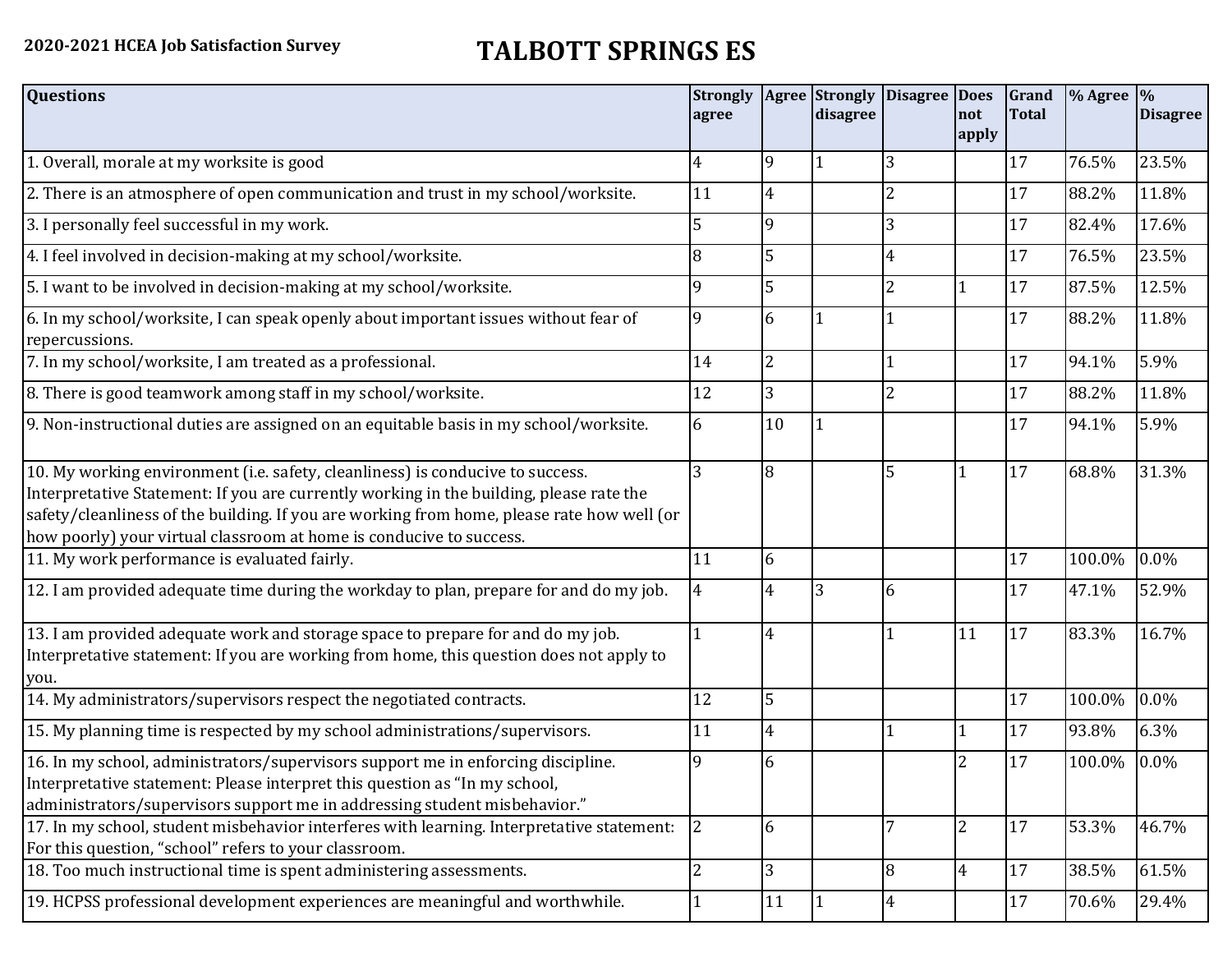## **2020-2021 HCEA Job Satisfaction Survey TALBOTT SPRINGS ES**

| 20. Increased workload has contributed to a decline in my morale.                                                                                          | 4              | 9              |                |   | $\overline{2}$ | 17 | 86.7%  | 13.3% |
|------------------------------------------------------------------------------------------------------------------------------------------------------------|----------------|----------------|----------------|---|----------------|----|--------|-------|
| 21. I am paid fairly.                                                                                                                                      |                | 6              | $\overline{3}$ | 8 |                | 17 | 35.3%  | 64.7% |
| 22. I have confidence in the leadership exhibited by the HCPSS Superintendent.                                                                             | 3              | 8              |                | 5 |                | 17 | 64.7%  | 35.3% |
| 23. I have confidence in the leadership exhibited by the Howard County Board of<br>Education.                                                              | 2              | 8              | $\overline{2}$ |   |                | 17 | 58.8%  | 41.2% |
| 24. I have confidence in the leadership exhibited by the Howard County Education<br>Association (HCEA).                                                    | 9              | 7              |                |   |                | 17 | 94.1%  | 5.9%  |
| 25. I feel that HCPSS offers me the possibility of advancing professionally in the field of<br>education.                                                  | 7              | 9              |                |   |                | 17 | 94.1%  | 5.9%  |
| 26. In my position, I receive appropriate and adequate support and training.                                                                               | 6              | 10             |                |   |                | 17 | 94.1%  | 5.9%  |
| 27. During this current school year, I have experienced harassing behavior from<br>colleagues.                                                             |                | $\overline{3}$ | 11             | 2 |                | 17 | 23.5%  | 76.5% |
| 28. During this current school year, I have experienced harassing behavior from<br>administrators/supervisors.                                             |                |                | 13             |   |                | 17 | 12.5%  | 87.5% |
| 29. During this current school year, I have experienced harassing behavior from parents.                                                                   | $\overline{2}$ | 3              | $\overline{8}$ | 3 |                | 17 | 31.3%  | 68.8% |
| 30. At my school I spend most of my PIP time on non-instructional activities.                                                                              |                |                | $\mathbf{1}$   | 6 | $\overline{8}$ | 17 | 22.2%  | 77.8% |
| 31. At my school our administrator includes time during PIP for teacher-initiated<br>collaboration.                                                        | 3              | 9              |                |   | 5              | 17 | 100.0% | 0.0%  |
| 32. In my school, I spend too much time in meetings.                                                                                                       |                | 8              | $\mathbf{1}$   | 6 | $\mathbf{1}$   | 17 | 56.3%  | 43.8% |
| 33. In my school, there is adequate support for special education students.                                                                                | $\overline{2}$ | 12             |                | 3 |                | 17 | 82.4%  | 17.6% |
| 34. My administrator/supervisor provides people working from home with flexibility in<br>their workday.                                                    | 6              | 10             |                |   |                | 17 | 94.1%  | 5.9%  |
| 35. My administrator/supervisor has reasonable expectations of workload for staff while<br>in virtual learning.                                            |                | 9              |                |   |                | 17 | 94.1%  | 5.9%  |
| 36. Students have adequate technology and tools (hardware/software/connectivity) to<br>participate in virtual learning.                                    | 4              | 9              |                | 4 |                | 17 | 76.5%  | 23.5% |
| 37. Staff have adequate technology hardware (e.g. computers, document cameras, other<br>technology hardware) to meet the requirements of virtual learning. | 3              | 10             |                | 3 |                | 17 | 81.3%  | 18.8% |
| 38. HCPSS has provided the software I need to do my job and collaborate with colleagues. $ 3 $                                                             |                | 13             |                |   |                | 17 | 94.1%  | 5.9%  |
| 39. The software and online services provided by HCPSS to do my job are difficult and/or $\vert$ 2<br>time-consuming to use.                               |                | 6              | $\overline{2}$ | 6 | $\mathbf{1}$   | 17 | 50.0%  | 50.0% |
| 40. In my class, I feel that students are engaged in virtual learning                                                                                      |                | 5              |                | 5 | 5              | 17 | 50.0%  | 50.0% |